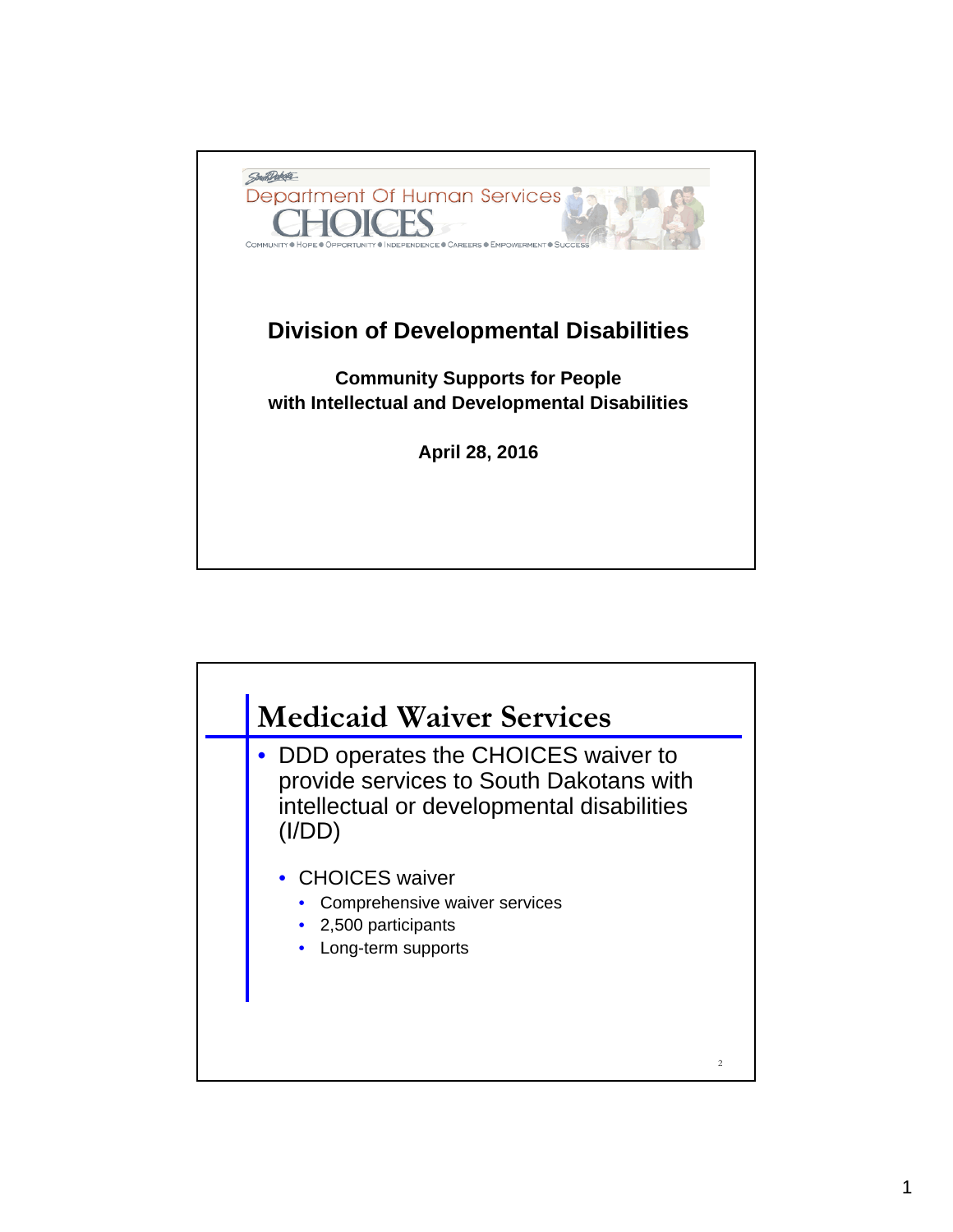## **CHOICES Waiver**

- The CHOICES waiver began in 1981 introducing community support services as an alternative to institutional services
- The waiver allows people to choose community based services
- CHOICES services support a person's independence to live, work and actively participate in the community





3

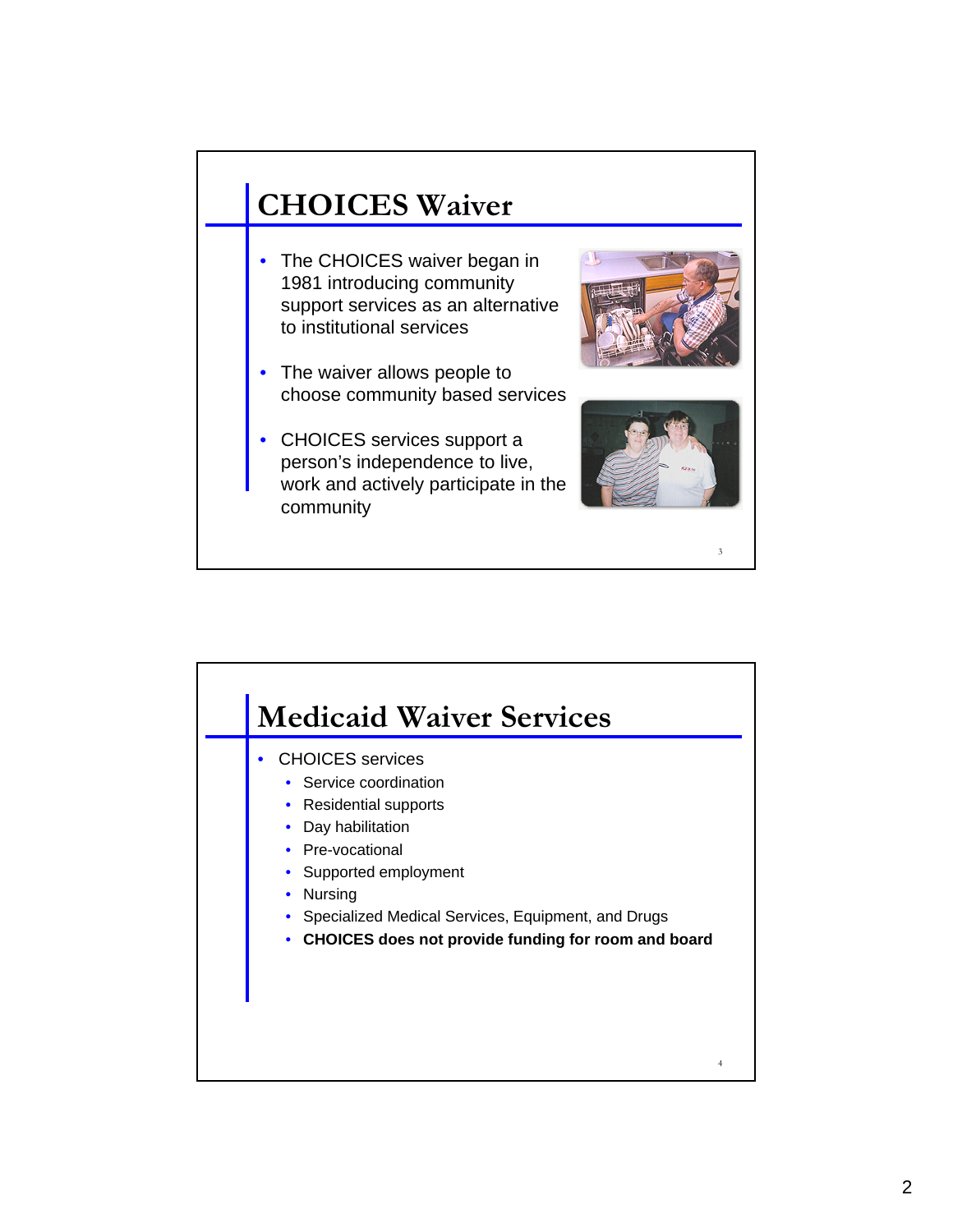

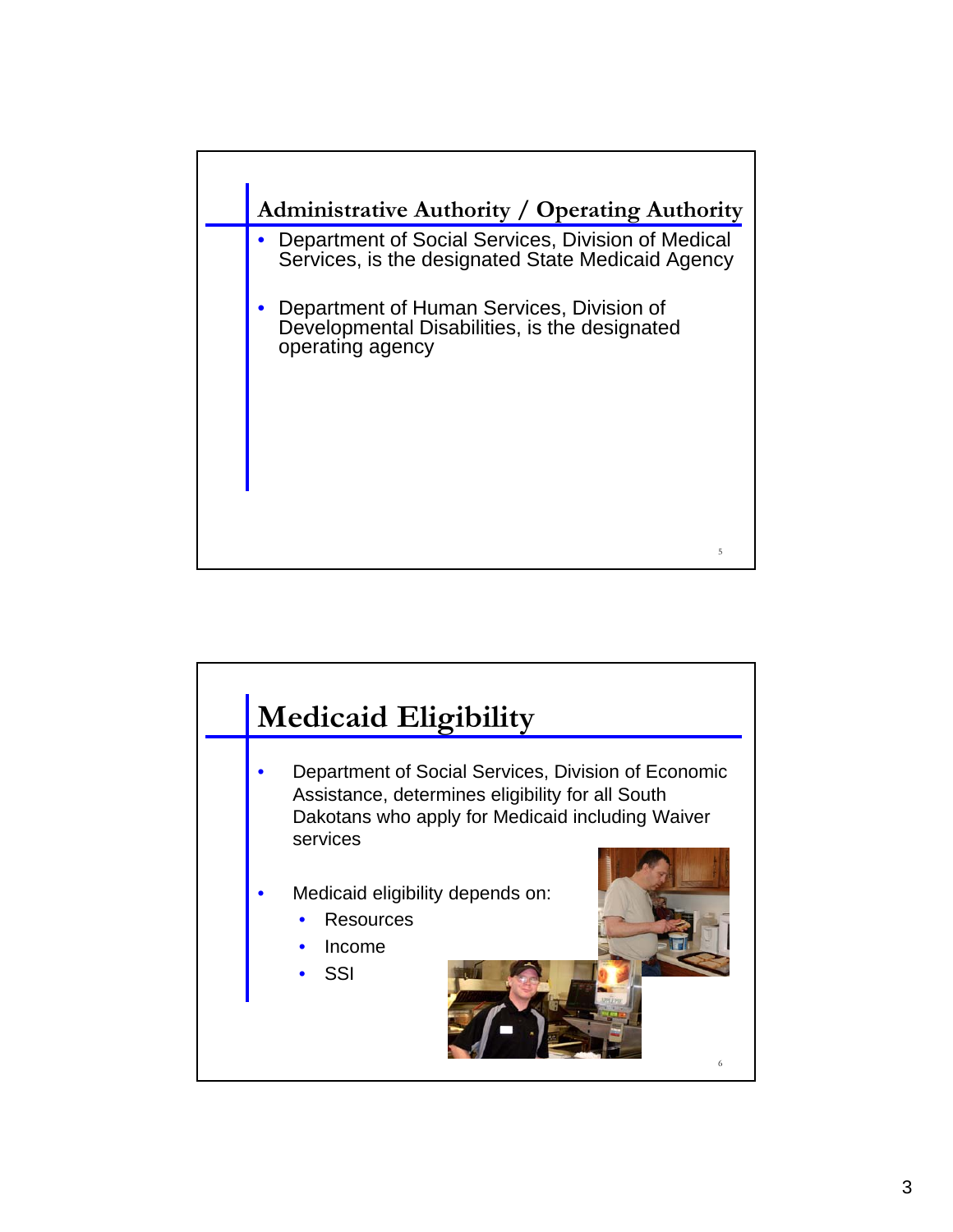## **I/DD Eligibility**

- The DDD provides DSS with a recommendation of eligibility for the waiver based on:
	- Administrative Rules of South Dakota (67:54:03:03)
	- The individual has a severe chronic disability attributable to intellectual disability, cerebral palsy, epilepsy, head injury, brain disease, autism or another condition closely related to intellectual disability and requires treatment similar to those required for the intellectually disabled.
	- To be closely related to intellectual disability, a condition must cause impairment of general intellectual functioning or adaptive behavior similar to that of intellectual disability.

7

- The disability manifested itself before the individual reached age 22; and
- The disability is likely to continue indefinitely.

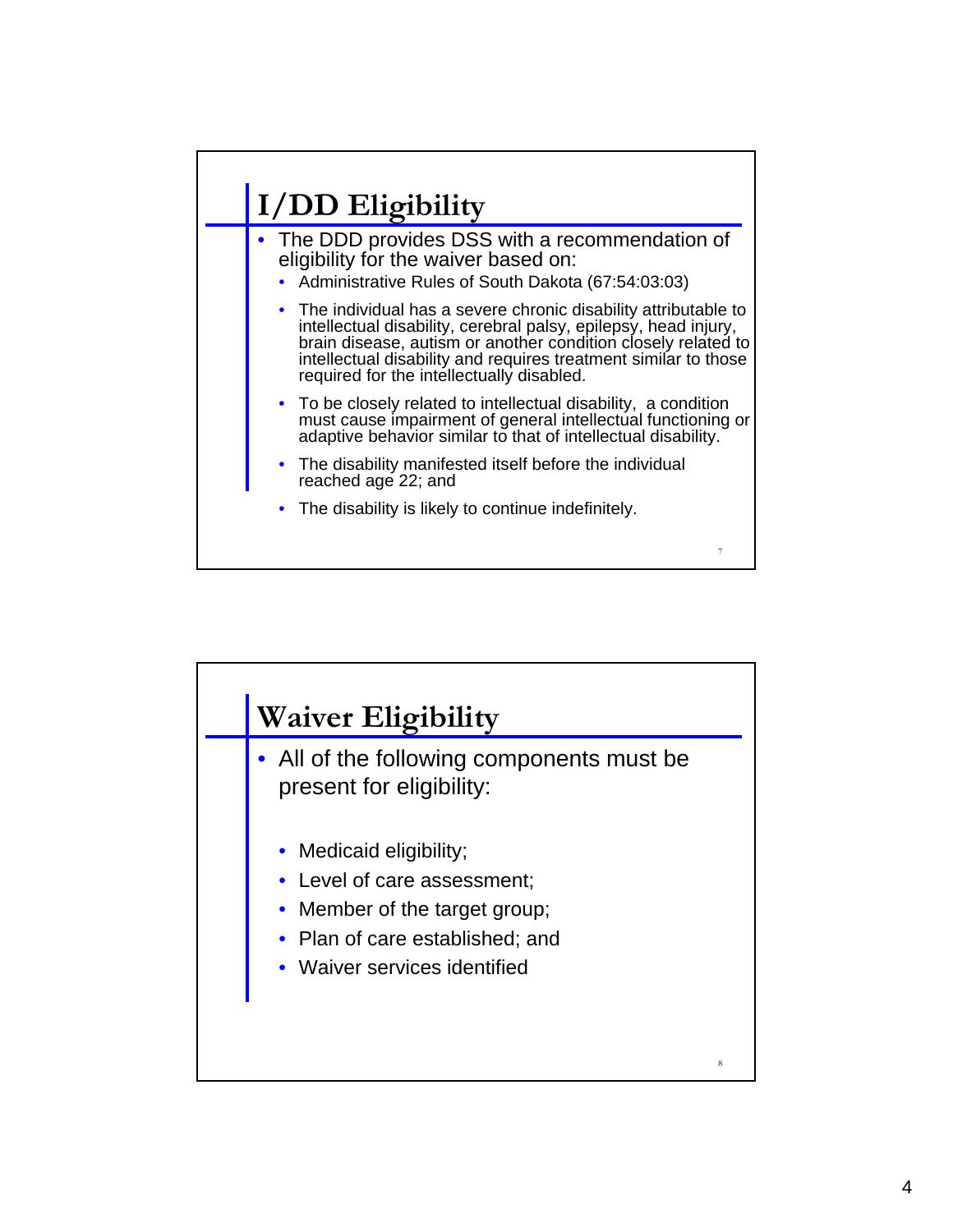## **Community Support Providers**

Ability Building Services, Yankton **LifeQuest, Mitchell** ASPIRE, Aberdeen **LIVE Center, Lemmon** ADVANCE, Brookings New Horizons, Watertown Black Hills Special Services Cooperative, Sturgis Northern Hills Training Center, Spearfish Black Hills Works, Rapid City **Canadian Control of Case Control Case Control of Case Control of Case Control of Case Control of Case Control of Case Control of Case Control of Case Control of Case Control of Case Control o** Center for Independence, Huron South Dakota Achieve, Sioux Falls Community Connections, Inc., Winner Southeastern Directions for Life, Sioux Falls DakotAbilities, Sioux Falls Southeast SD Activities Center, Vermillion Dakota Milestones, Chamberlain volunteers of America, Sioux Falls Every Citizen Counts Organization, Madison